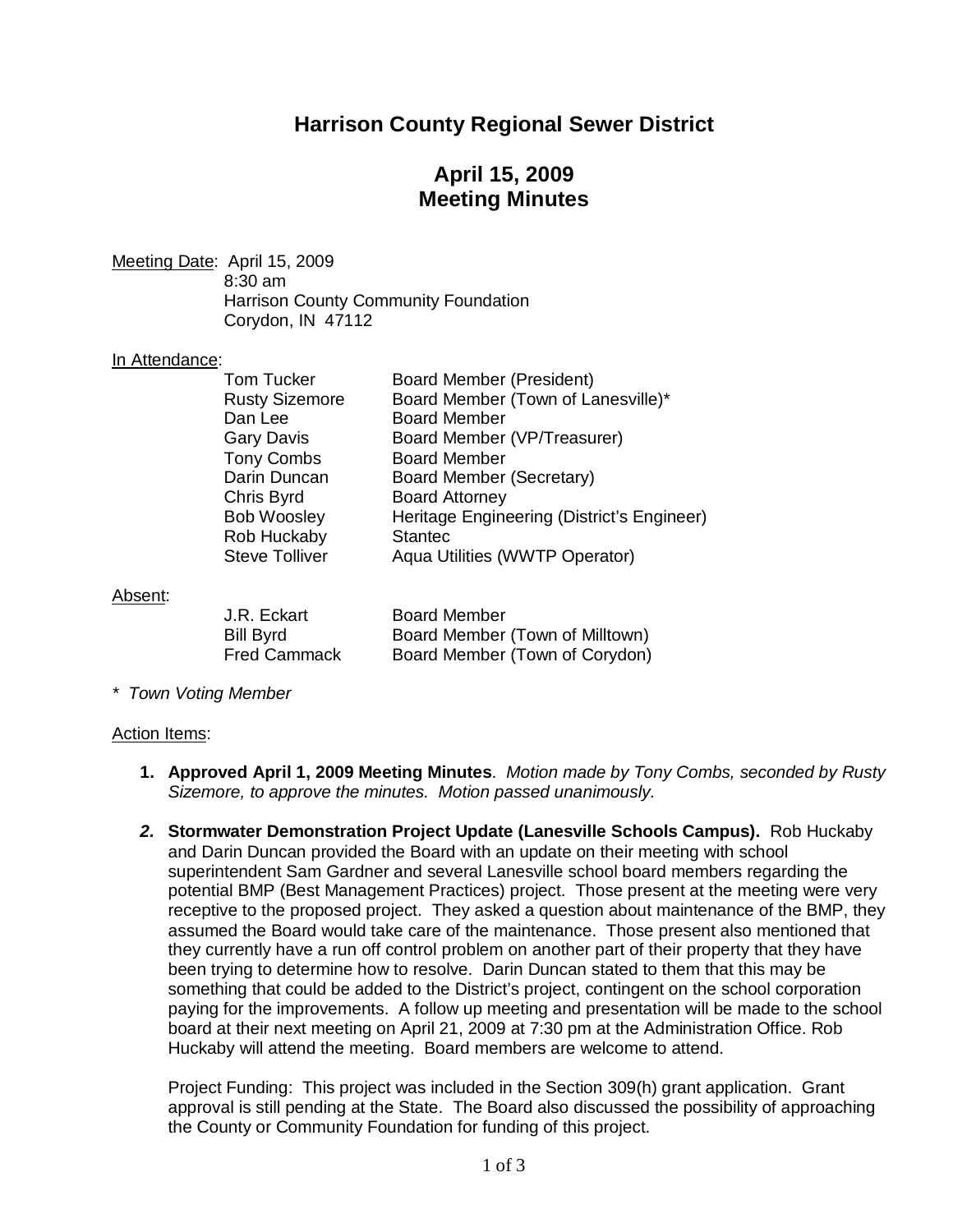- *3.* **Berksire WWTP Operations Report for March.** Steve Tolliver provided the Board with the March operations report. The plant is operating well and continues to meet all permit parameters. The State's Annual Inspection is currently underway. Steve reported that Oscar Barker (IDEM State Inspector) is doing a more thorough inspection this month as part of the Annual Inspection report. Steve noted that Mr. Barker made mention that the Lagoon Closure still needed to be completed by the former owners of the facility (SSK).
	- i. Steve informed the Board that the following work was completed last month:
		- a. Generator hook up has been installed along with manual switch.
		- b. Alarm system with telemetry has been installed. Steve is now monitoring the plant remotely and is immediately notified in emergency situations when an alarm is triggered (i.e. pumps shut down, loss of power, high levels, etc.).
- *4.* **Treasurer's Report for March:** Gary Davis provided the Board with the Treasurer's report for the month of March. Net District Income for the month was \$1,555.22. This income was from the Hospital and Berkshire WWTP customers. Year to date net income is \$3,643.32. The District currently has a checking account balance of \$16,630.78 and a Money Market account balance of \$41,228.13. *A motion was made by Tony Combs, seconded by Darin Duncan, to approve the treasurer's report for March. Motion passed unanimously.*
- *5.* **New Salisbury Area Project Funding Update.** Bob Woosley informed the Board that a meeting will be held next week with Jill Saegesser (River Hills Development) regarding the possibility of securing EDA Grant funds. There is some EDA Grant money available for 75% funding (in lieu of the normal 50% funding level). The District will apply for the 75% funding level (with a fall back of 50%).

Bob will prepare a letter to the property owners in New Salisbury that are a part of the original project explaining to them the reason for the delay in getting their project moving forward. The District is working to secure grant funding in an effort to reduce the impact of the cost to the property owners. Darin Duncan asked if the District could allow the property owner's to vote based on a assumed grant level. The District would explain to the property owners that the project costs were set based on securing a certain funding level via grants. If the grants fall thru the project may not move forward. All present were in favor of this approach. Bob will prepare the letter and submit to the Board for review. At the Board's next meeting further discussion will be held on moving forward with property owner voting based on assumed funding levels.

## **6. Other Business:**

- i. **Invoice Approval:** The Board unanimously approved the following invoices:
	- a. **H.J. Umbaugh (\$2,600)** Rate Ordinance and Assistance with Stimulus Funding Requests. Motion made by Gary Davis, second by Tony Combs to approve the invoice.
	- b. **Dillman, Chastain, & Byrd (\$100) –** Attendance at meetings. Motion made by Darin Duncan, seconded by Dan Lee.
	- c. **Heritage Engineering (\$230) (**Account .03) New Salisbury Project. Motion made by Gary Davis, seconded by Dan Lee.
	- d. **Heritage Engineering (\$5,648.63)** (Account .02) Rate Ordinance hearing and advertisement in paper and other services. Motion made by Gary Davis, seconded by Tony Combs.